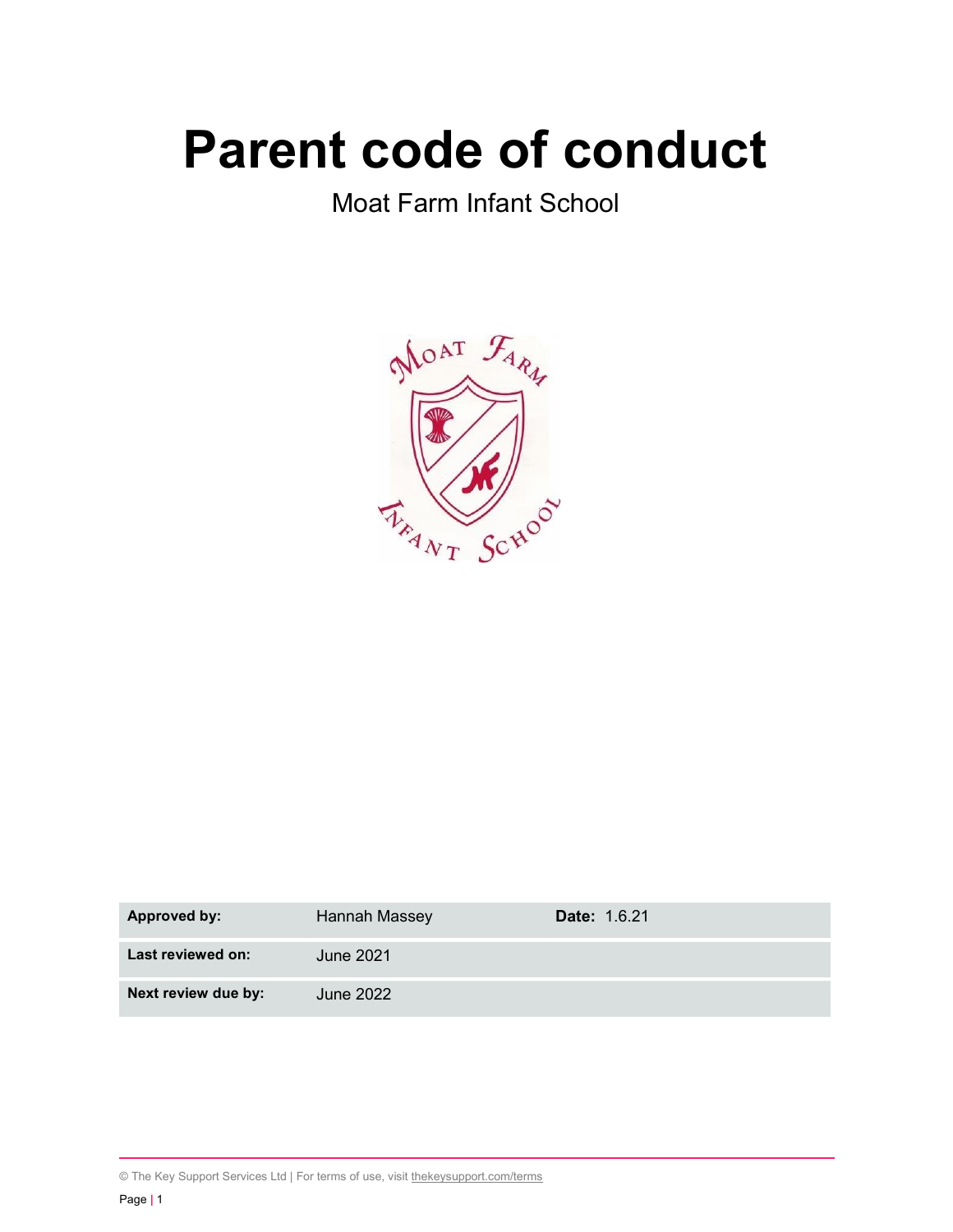## **Contents**

## 1. Purpose and scope

At Moat Farm Infant School, we believe it's important to:

- Work in partnership with parents to support their child's learning
- Create a safe, respectful and inclusive environment for pupils, staff and parents
- Model appropriate behaviour for our pupils at all times

To help us do this, we set clear expectations and guidelines on behaviour for all members of our community. This includes staff (through the staff code of conduct) and pupils (through our behaviour policy).

This code of conduct aims to help the school work together with parents by setting guidelines on appropriate behaviour.

We use the term 'parents' to refer to:

- Anyone with parental responsibility for a pupil
- Anyone caring for a child (such as grandparents or child-minders)

### 2. Our expectations of parents and carers

We expect parents, carers and other visitors to:

- Respect the ethos, vision and values of our school
- Work together with staff in the best interests of our pupils
- $\ge$  Treat all members of the school community with respect setting a good example with speech and behaviour
- Seek a peaceful solution to all issues, ideally before the issue becomes too big
- Correct their own child's behaviour (or those in their care), particularly in public, where it could lead to conflict, aggression or unsafe conduct

## 3. Behaviour that will not be tolerated

- Disrupting, or threatening to disrupt, school operations (including events on the school grounds and sports team matches)
- Any inappropriate behaviour on the school premises
- Swearing, or using offensive language
- Raising your voice, displaying a temper, or shouting at members of staff, pupils or other parents
- Threatening, in anyway, a member of school staff, visitor, fellow parent/carer or pupil.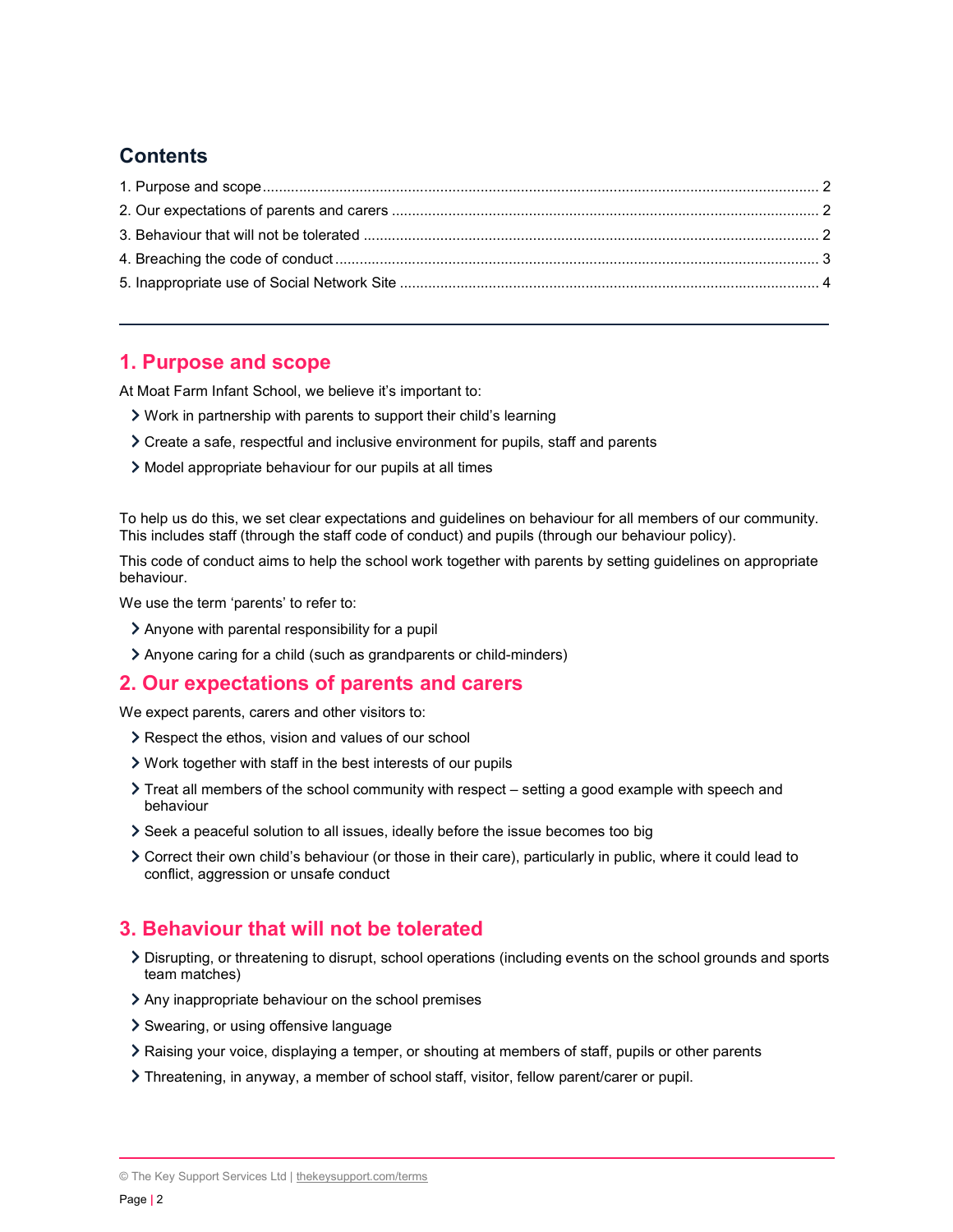- Sending abusive or threatening e-mails or text/voicemail/phone messages or other written communications to anyone within the school community.
- Posting defamatory, offensive or derogatory comments about the school, its staff or any member of its community, on social media platforms
- Use of physical punishment against your child while on school premises
- Any aggressive behaviour (including verbally or in writing) towards another child or adult
- Disciplining another person's child (Such an approach to a child may be seen to be an assault on that child and may have legal consequences) – please bring any behaviour incidents to a member of staff's attention
- Smoking or drinking alcohol on the school premises (unless alcohol has been allowed at a specific event)
- Possessing or taking drugs (including legal highs)
- Bringing dogs onto the school premises (other than guide dogs)
- Damaging or destroying school property.

## 4. Breaching the code of conduct

If the school suspects, or becomes aware, that a parent has breached the code of conduct, the school will gather information from those involved and speak to the parent about the incident. The school will always respond to an incident in a proportional way. The final decision for how to respond to breaches of the code of conduct rests with the headteacher. The headteacher will consult the chair of governors before banning a parent from the school site.

When the code of conduct has been breached, depending on the nature of the breach, the following steps would be taken:

#### Step 1: Verbal Warning

The Head Teacher (or member of SLT) will speak to the person or persons breaching the code of conduct, privately. It will be put to them that such behaviour is unacceptable and an assurance will be sought that such an incident will not be repeated. If staff experience inappropriate behaviour (please see above) during telephone calls or during conversations with families, they will cease the conversation immediately. It will be stressed on these occasions that repetition of such an incident will result in further more serious action being taken. If the Head Teacher has been subject to abuse this will be done by the Chair of Governors (or another appointed governor).

#### Step 2: Written Warning

If a second incident occurs involving the same person or persons, the Head Teacher will write to the adult(s) informing them once again that this conduct is unacceptable. As for Step 1, if the Head Teacher has been subject to abuse this will be done by the Chair or Governors or other appointed governor. NB: Any incidents of violent conduct would immediately proceed to step 5. Any act of actual or threatened violence will be referred to the police immediately.

#### Step 3: Final Written Warning

If a third incident occurs involving the same person or persons, the Head Teacher, Chair of Governors or other appointed independent governor, will write to the adult(s) giving a final warning that this abusive and threatening behaviour is unacceptable, and that a repetition of this conduct will leave the governors no option but to take further action.

#### Step 4: Exclusion from the school premises